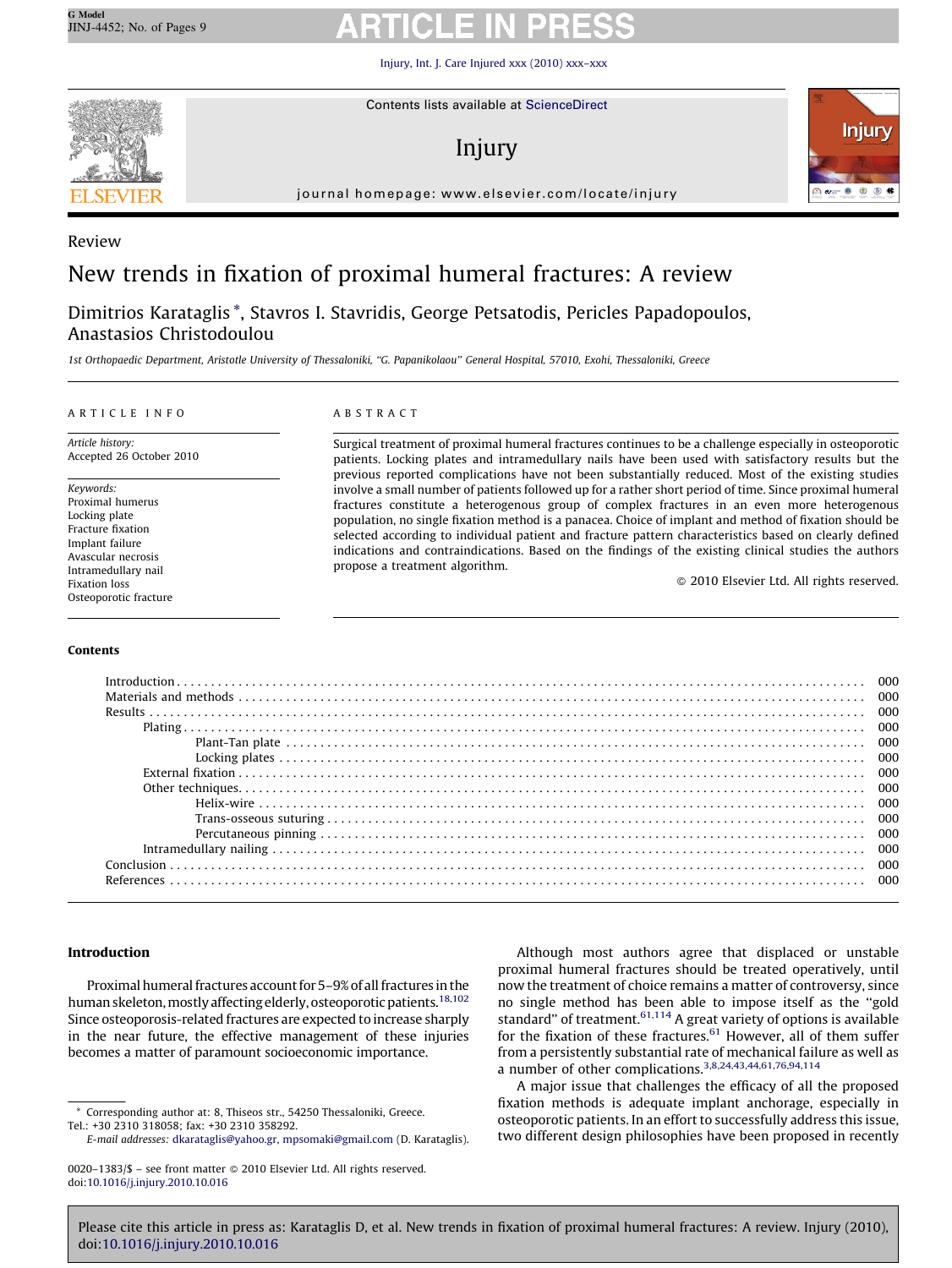2 D. Karataglis et al. / Injury, Int. J. Care Injured xxx (2010) xxx–xxx

developed implants.<sup>[64](#page-7-0)</sup> "Rigid" implants aim to provide maximum stability in patients with good bone quality. On the other hand, ''semi-rigid'' implants are designed to allow some inter-fragmentary motion and thereby decrease the forces acting upon the bone– metal interface during strain providing a semi-rigid (''elastic'') fixation. They are thought to be more suitable for patients with inferior bone quality. In such cases a rigid implant might fail due to insufficiency in the bone–metal interface, whereas a semi-rigid implant might reduce the strain on the interface by allowing micro-motion, thus absorbing part of the energy. $64$  If, however, macro-motion occurs at the fracture site throughout the healing process, non-union may develop. Consequently, the ''ideal'' implant should be elastic enough to preserve the bone–implant interface under load peaks and still rigid enough to reduce fracture movements in order to allow bone healing.

The recently introduced locking plating systems increase the stiffness and improve fatigue behaviour of plate osteosynthesis for the proximal humeral region. Therefore, the use of locking plates appears to allow earlier and safer motion thus enabling early restoration of joint function, particularly in complex cases. Additionally, when stable fixation is achieved, the vascularity of the humeral head is preserved, thus reducing the potential requirement for joint replacement.<sup>96</sup>

It is recognised that unreduced or mal-reduced fractures may result in severe shoulder deformity and functional disability.<sup>[98,88](#page-8-0)</sup> The greater tuberosity may retract into the subacromial space and could cause severe shoulder impingement and dysfunction. The severely rotated articular fragment may further exacerbate the rotator cuff injury and result in shoulder joint osteoarthritis or humeral neck non-union.<sup>98,88</sup> Anatomic reduction and rigid fixation allowing early joint motion are the goals of treatment and are preferred to primary prosthetic replacement, especially in younger patients.

In this study we aim to evaluate the current literature in order to document all recent advances made in fracture fixation of proximal humeral fractures. We wish to shed light in the complex questions associated with the effective management of these fractures.

# Materials and methods

Three different types of fracture fixation formed the basis of this study: plating (conventional and/or locking), intramedullary nailing (IM nailing) and external fixation. In addition other techniques were examined such as helix wire, trans-osseous suturing and percutaneous pinning.

The words ''proximal humeral fractures or proximal humerus fractures'' were used for initial manuscript screening on Pubmed. Moreover the following filters were applied: Papers should have appeared online from 01.01.2001 to 09.08.2010, should be published in English and should be reporting on human, adult patients (over 18 years). This search initially resulted in 1139 articles. Summaries of these papers were reviewed by the authors for relevance. Papers dealing with shoulder prosthesis, pseudarthrosis, delayed or non-union were excluded from the study. Relevant biomechanical studies were also included in this review.

After application of the inclusion/exclusion criteria the following papers were selected and formed the basis of this review.

# Results

In total 109 papers met the inclusion criteria.<sup>1-17,19-23,25-42,45-</sup> [60,62,63–101,103–113,115,116](#page-6-0) There were 44 papers relevant to plate fixation[,3,6,7,10,11,14,15,17,25,26,31,32,35,39–42,46,52,55,56,60,62,67,69–](#page-6-0) [71,74,76,77,80,82,87,88,90,91,94,97–99,103,105,106,110](#page-6-0) 22 papers were dealing

with IM nailing[,1,2,8,34,37,38,48,54,65,66,72,73,81,83,85,89,100,101,104,108,115,116](#page-6-0)

doi[:10.1016/j.injury.2010.10.016](http://dx.doi.org/10.1016/j.injury.2010.10.016)

3 reported on the use of external fixation,<sup>19,22,68</sup> 21 papers described the other techniques of fracture fixation<sup>4,9,12,13,16,20,21,27,33,36,49-</sup> [51,59,78,79,84,86,93,107,112](#page-6-0) and finally 19 papers were biomechanical studies[.5,23,28–30,45,47,53,57,58,63,64,75,92,95,96,109,111,113](#page-6-0)

### Plating

# Plant-Tan plate

One of the first internal fixators introduced for specifically dealing with displaced proximal humeral fractures was the Plant-Tan plate.<sup>[67,94](#page-7-0)</sup> This is a plate that locks two humeral head cancellous screws to the plate itself in order to achieve both angular and rotational stability (Fig. 1).

The initial discouraging results reporting an implant failure rate of up to 100% in elderly patients with osteoporotic bone<sup>[15,94](#page-6-0)</sup> were verified by a larger prospective study that followed 62 patients for a mean of 19 months. The authors reported that the bulk of the implant, the unacceptable infection rate and the high rate of fixation failure in elderly osteoporotic patients had forced them to discontinue the use of this implant.<sup>67</sup>

However, a recent study presented relatively improved results with the use of the Plant-Tan plate, mainly in terms of infection and fixation failure. $97$  The use of this implant has been nowadays abandoned in favour of newer plates with advanced design characteristics, such as lower implant profile and the option for multiple locking screws in the head fragment.

### Locking plates

Please cite this article in press as: Karataglis D, et al. New trends in fixation of proximal humeral fractures: A review. Injury (2010),

Locking plate technology differs from traditional compression plating in several important ways. Locking plates function as a locked internal fixator and do not need to be compressed for stability, allowing preservation of periosteal vascularity; additionally they provide greater angular stability and better screw anchorage in osteoporotic bone. The use of locking plates has been



Fig. 1. Two-part proximal humeral fracture treated with Plant-Tan plate (6 months post-op).

G Model JINJ-4452; No. of Pages 9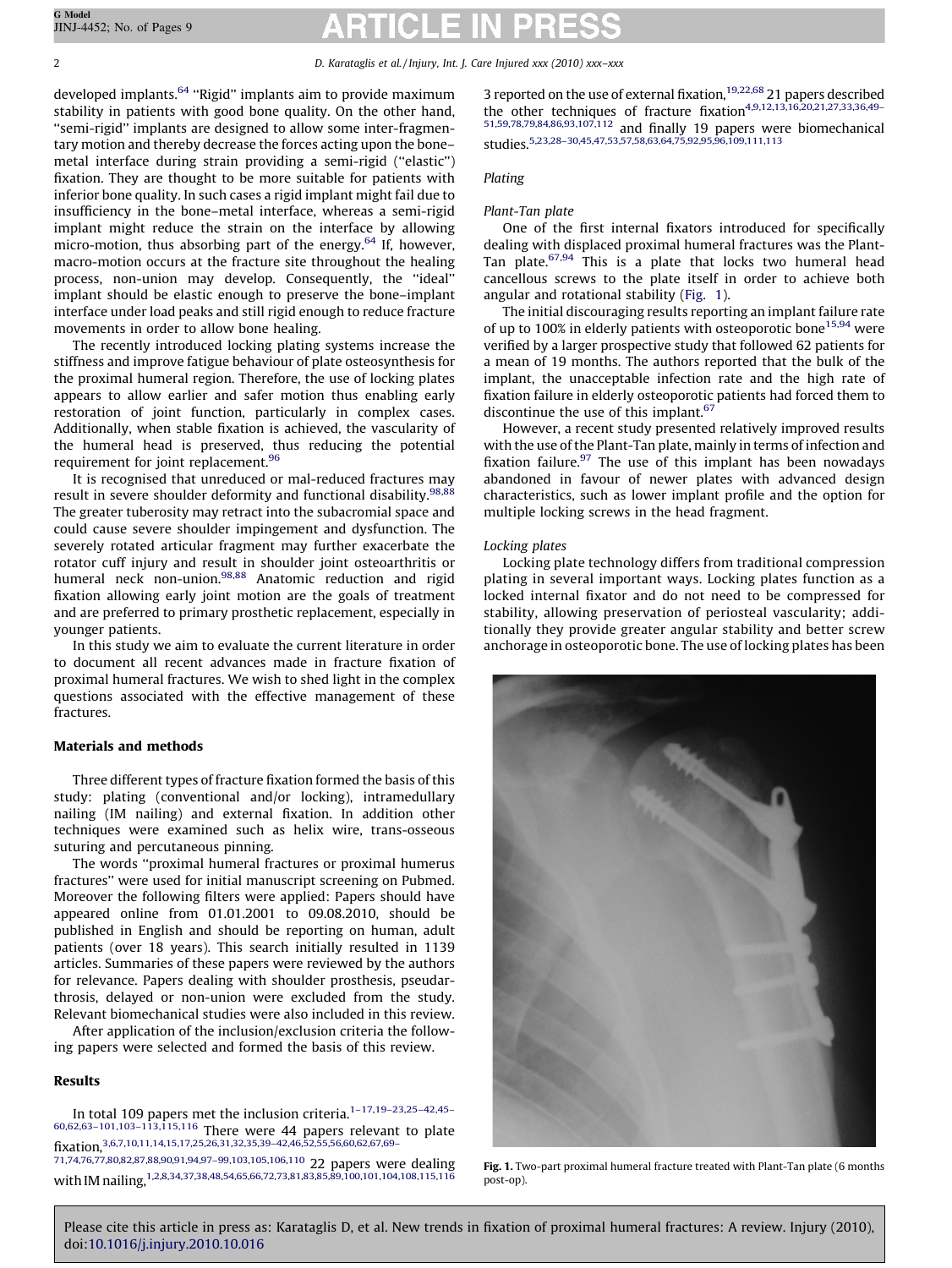### D. Karataglis et al. / Injury, Int. J. Care Injured xxx (2010) xxx-xxx 33

recently introduced in the treatment of proximal humeral fractures, in an effort to successfully address the problems encountered with previously used fixation methods, $70$  especially in elderly osteoporotic patients (Fig. 2a and b). In theory they provide more stable osteosynthesis, leading to lower rates of implant failure or loss of fixation, thus allowing earlier mobilisation.[64,105](#page-7-0)

Locking plates were found to provide better torsional fatigue resistance and stiffness than the blade plates, $113$  as well as significantly greater holding power of the humeral head, when compared to standard plates. $111$ 

They also may have demonstrated a slightly inferior biomechanical behaviour in bending and rotational forces as compared to IM nails, in a two-part proximal humeral fracture model, but, unlike nails, they were shown to have no interfragmentary motion (toggle) at zero load.[23,29,45,95,111](#page-7-0) Therefore, by allowing only minimal motion at the fracture site, they may offer an advantageous biomechanical environment for early and at the same time safe mobilisation. In a resent cadaveric study, locking plates demonstrated superior biomechanical properties under high rotational loads than locked intramedullary nails.<sup>[28](#page-7-0)</sup> However, in the clinical setting, proximal humeral nails and locking plates have not shown any difference with regard to the overall functional outcome.[38](#page-7-0)

Several clinical series coming from a number of trauma centres have recently been published, recording the outcome from the use



Fig. 2. (a) AP X-ray of three-part fracture treated with Philos plate (18 months postop). (b) Lateral X-ray of three-part fracture treated with Philos plate (18 months post-op).

of various specially designed locking plates in the treatment of proximal humeral fractures. Results have been very encouraging as most authors report a very high union rate combined with satisfactory functional results[.10,11,14,17,25,26,31,32,40,56,69,74,76,77,80,82,90,91,103,106](#page-6-0) Additive fiber-cerclages may be necessary in locking plate osteosynthesis of multiple-fractured greater tuberosities or lesser tuberosity fractures that cannot be fixed sufficiently by the plate. If however an unstable proximal humeral fracture is reduced and stabilised anatomically with a locking plate, additive fiber-cerclages do not reduce interfragmentary motion.<sup>[109](#page-8-0)</sup> Despite the overall satisfactory results, serious concerns have recently been raised as a result of the significant complication rates recorded in some published series. It should be noted though that almost half of the primary complications reported were surgical technique-related and could therefore have been avoided.[14,55,82,103,106](#page-6-0) Implementation of this fixation method by experienced trauma or shoulder surgeons that are well versed with the technique, adhere to it and have adequate assistance appears to be of paramount importance.[55,103](#page-7-0) During and immediately after completion of the osteosynthesis, accurate fracture reduction and correct screw placement in the humeral head should be confirmed fluoroscopically in both AP and lateral planes with rotation of the humeral head.<sup>[77,87,103](#page-7-0)</sup> This way, the rate of complications such as primary screw perforation, implant related impingement, implant malpositioning and inadequate fracture reduction could be minimised.

It appears that the overall rate of loss of fixation has significantly decreased following the replacement of traditional plates by locking plates in the treatment of proximal humeral fractures[.40,77](#page-7-0) The low rate of early loss of fixation achieved, when locking plates are used, can be partly attributed to the ''different mode of failure'' of these plates. Traditional non-locking screws and plates rely on friction between the plate and bone for stability. In osteoporotic bone, this construct is more prone to failure because of bone resorption underneath the plate and high rotational forces. Additionally, the screws may not obtain sufficient purchase in the cancellous and osteoporotic humeral head, leading to high failure rates. Since locking plates rely on an angular-stable interface between the screw head and plate, the ''classic'' failure of screw back-out or screw-breakage at the screw head/plate interface is far less common. $3,64$  Should locking plates fail, they fail catastrophically as a complete ''monoblock'' by pulling out of the humeral head or shaft. $3$ 

Furthermore, the use of locking plates in the treatment of proximal humeral fractures has been correlated with a rather low incidence of, especially total, avascular humeral head necrosis  $(4.5-16\%)^{3,11,25,40,56,74,77,82}$  $(4.5-16\%)^{3,11,25,40,56,74,77,82}$  $(4.5-16\%)^{3,11,25,40,56,74,77,82}$  It has been recently suggested though that the early AVN rate recorded at 12 months, more than doubles at a mean follow up of almost 4 years, with patients older than 65 with a 3- or 4-part fracture being at more risk.<sup>[39](#page-7-0)</sup> AVN is initiated by the fracture pattern itself that almost unavoidably damages the delicate blood supply of the humeral head.<sup>[6,44](#page-6-0)</sup> However, humeral head vascularity may be further endangered if rather extensive soft tissue dissection is required in order to achieve adequate fracture reduction and subsequent fixation with conventional plates. In that respect the use of locking plates requires considerably less soft tissue stripping and therefore, further iatrogenic damage to the blood supply of the humeral head is minimised.

Paralleling the development of locked plates was the concept of minimally invasive plating. Less invasive and more direct approaches, such as the anterolateral acromial approach to the proximal humerus which has been specifically described for reduction and fixation of proximal humeral fractures, are focused around biology and minimal soft tissue dissection. This approach uses the plane of the avascular anterior deltoid raphe with subsequent exposure and protection of the axillary nerve, allowing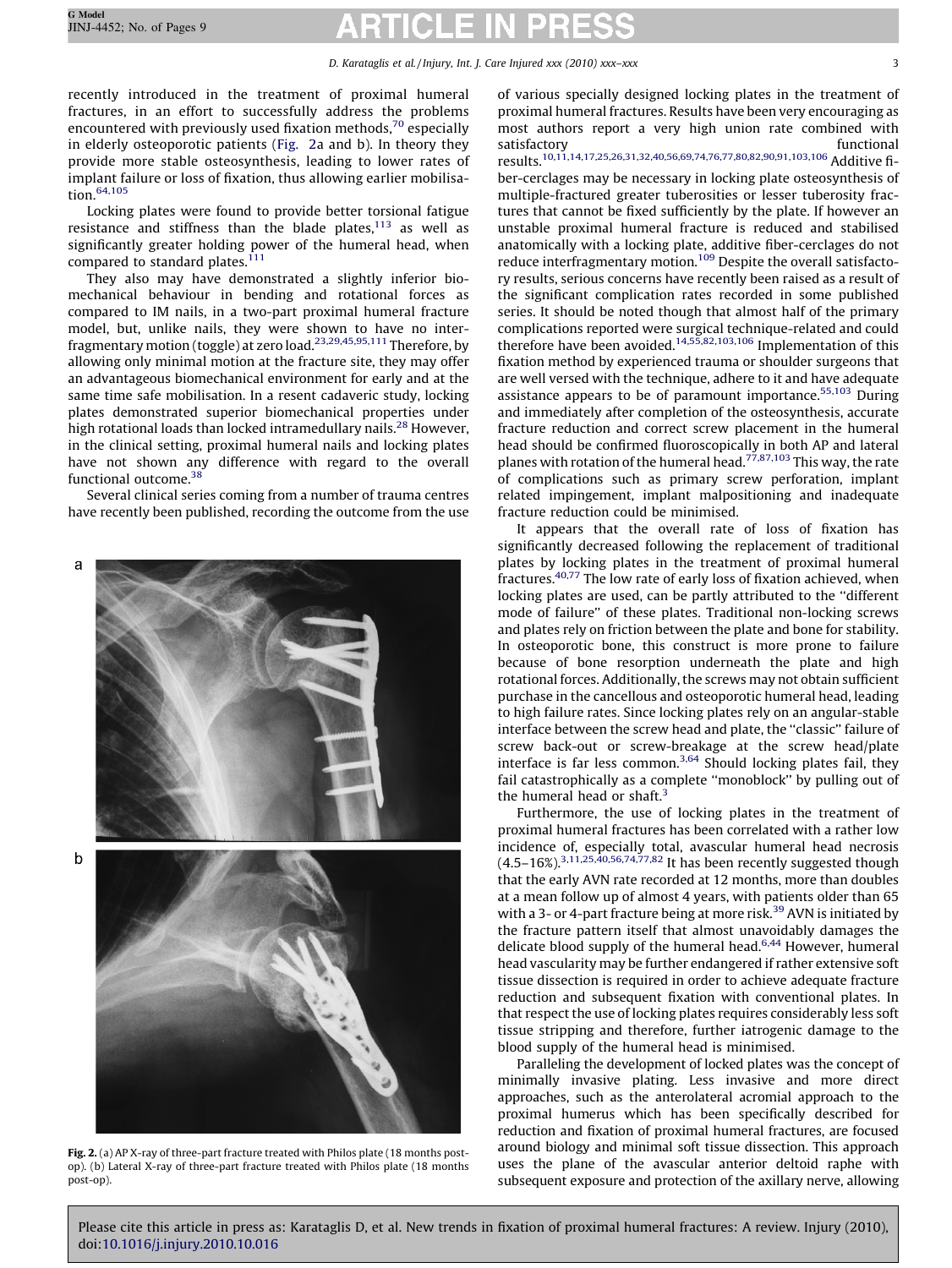direct access to the lateral fracture planes and the plating zone without dissection of the critical blood supply of the humeral head thus offering a stable construct with reduced surgical morbidity.<sup>31,32,35</sup> Percutaneous plating using two minimal incisions with a lateral deltoid split and a more distal shaft incision has also been described.<sup>60</sup>

It appears that the choice of approach for the exposure of the proximal humerus region may influence the overall functional outcome. Stable osteosynthesis is important, but the clinical outcome following operative treatment equally depends on soft tissue management. Recent reports suggest that the deltoidsplitting approach provides a better functional outcome and less pain during the early follow-up period, but the deltopectoral approach is correlated with better mid-term results.<sup>42</sup> One should also point out that the reported AVN rates are significantly lower (range from 0 to 2.6%) when a minimally invasive deltoid-splitting approach is used.<sup>[32,42](#page-7-0)</sup>

However, even if AVN occurs, leading to humeral head collapse, the screws of the locking screw construct may ''cut-through'' and eventually ''cut-out'' through the collapsing humeral head. This may in turn lead to secondary perforation of the head screws into the glenohumeral joint.<sup>[14,26,41,77,103,106](#page-6-0)</sup> It has been suggested that when the stable fixation initially provided is preserved, fracture healing and even revascularisation of the humeral head may be achieved with an end-result that does not necessarily correlate well with the severity of the radiological findings.<sup>6,77,114</sup>

Recent efforts have been directed towards recognising the technical details during implant insertion together with the exact fracture parametres and patient factors that may positively or negatively affect the final outcome. It has been suggested that fractures with a disrupted medial hinge and with the humeral head fracture line located in the anatomical neck (AO/ASIF types 1.1 C1 and C2) bear a higher risk for AVN, humeral head collapse and screw perforation and may therefore not be suitable for internal fixation with the Philos plate.<sup>[77](#page-7-0)</sup> The significance of the medial periosteal hinge has been further underlined in a recent cadaveric study.[58](#page-7-0) Malreduction, loss of medial support, and negligence of tension band sutures on the tuberosities have been recognised as possible risk factors for early failure of the locking compression plate in osteoporotic proximal humerus fractures. $71$ Aiming for an anatomic or slightly impacted stable reduction, as well as meticulously placing a minimum of five equally distributed divergent fixed-angle plate screws in the humeral head and at least one superiorly directed oblique locked screw in the inferomedial region of the proximal fragment is recommended in order to achieve more stable medial column support and maintain reduction until bone healing. $31,46$  These oblique superiorly directed screws may act as ''triangulation screws'' that were found to increase the construct stiffness in a recent biomechanical study.<sup>[63](#page-7-0)</sup> It is thought that the above, as well as leaving the screws at least 5–10 mm below the subcortical bone, increase the construct stability and decrease the probability of screw "cut-through" and eventual "cut-out", should some degree of head collapse occur.[5,77](#page-6-0)

It appears that initial varus angulation of the humeral head is associated with a significantly worse clinical outcome and higher complication rate than similar fracture patterns with initial valgus angulation $98,99$  despite the fact that a recent study calls this into question.<sup>[88](#page-8-0)</sup> Further factors having significant influence on the final outcome in these fracture patterns are patient age<sup>80</sup> and the length of the intact metaphyseal segment attached to the articular fragment.[77,98](#page-7-0) Metaphyseal segment length of less than 2 mm is predictive of developing avascular necrosis.<sup>[98](#page-8-0)</sup> Smoking, osteoporosis as well as medical and psychiatric co-morbidities have also been associated with an increased risk of non-union in such fractures.[43,90,98](#page-7-0) Finally, the presence of metaphyseal comminution or fracture line extension distally leading to defective medial support increases the risk for both implant and fixation failure.<sup>[14,17](#page-6-0)</sup>

The absence of comorbidities and the restoration of the medial metaphysis were the most reliable predictors for a successful clinical outcome following locking-plate fixation of unstable proximal humeral fractures.<sup>[62](#page-7-0)</sup>

Implant removal is often required, especially in young patients, either due to complications or on patient's request. Recent studies suggest that functional parametres as well as quality of life improves significantly following implant removal in patients with hardware related subacromial impingement, persistent rotation deficit or merely requesting hardware removal following fracture healing.<sup>[52](#page-7-0)</sup> Recently, even arthroscopically assisted proximal humeral plate removal has been successfully attempted.<sup>[110](#page-8-0)</sup>

Locked plates in general do not appear to be a panacea for these fractures and are unable to support the humeral head alone from a lateral tension-band position. In an effort to provide increased mechanical support to the medial column, an allograft has been placed either endosteally or even across the medial column and incorporated into the locking construct[.33,88](#page-7-0)

However, there are several factors that are in the surgeon's control that may improve the mechanical environment. Osteosynthesis with preservation of the humeral head is worth considering when adequate reduction and stable conditions for revascularisation can be obtained. In patients with osteopenic bone and/or comminuted fractures, hemiarthroplasty is a viable alternative.[7](#page-6-0) However, further experimental and long term clinical studies are required in order to recognise the patient factors, the fracture characteristics and the technical details during implant insertion that may positively or negatively affect the final outcome. This way one could set more exact indications and contraindications for the use locking plate systems in the treatment of proximal humeral fractures.

### External fixation

External fixators have been used in the treatment of proximal humeral fractures in an effort to overcome the disadvantages of open reduction and internal fixation. Closed reduction and percutaneous pin placement minimise the risk of infection and prevent further damage to the humeral head vascularity.

Martin et al. retrospectively evaluated 62 patients with 2 and 3 part fractures that were treated with percutaneous placement of 5 mm Ex-Fix screws, followed by the application of an external fixator. The two proximal screws were placed in the upper lateral part of the humeral head parallel to each other in the transverse plane, in order to avoid penetration of the joint cartilage. Good reduction was achieved in 50 of 62 cases and the functional result was satisfactory in 79% of patients, while no early complications or cases of humeral head necrosis were recorded.<sup>68</sup>

In a further retrospective study of 64 patients, excellent or good functional results were reported in 82% of patients.<sup>[22](#page-7-0)</sup> The authors point out that the use of smaller diameter pins in a mini external fixator which allows application of pins in more than one plane provides better rotational stability of the fracture, with a lower risk of soft tissue or vascular injury.

In a recent report the Ilizarov apparatus was used in 3 polytrauma patients where displaced surgical neck humeral fractures were initially stabilised with unilateral external fixators and subsequent loss of fixation occurred. The authors advocate the use of the Ilizarov apparatus in the conversion mode or even primarily in order to achieve a better fracture reduction.<sup>[19](#page-7-0)</sup>

The use of external fixators appears attractive, especially in polytrauma patients as the procedure can be performed in the supine position and avoid additional blood loss and further soft tissue damage.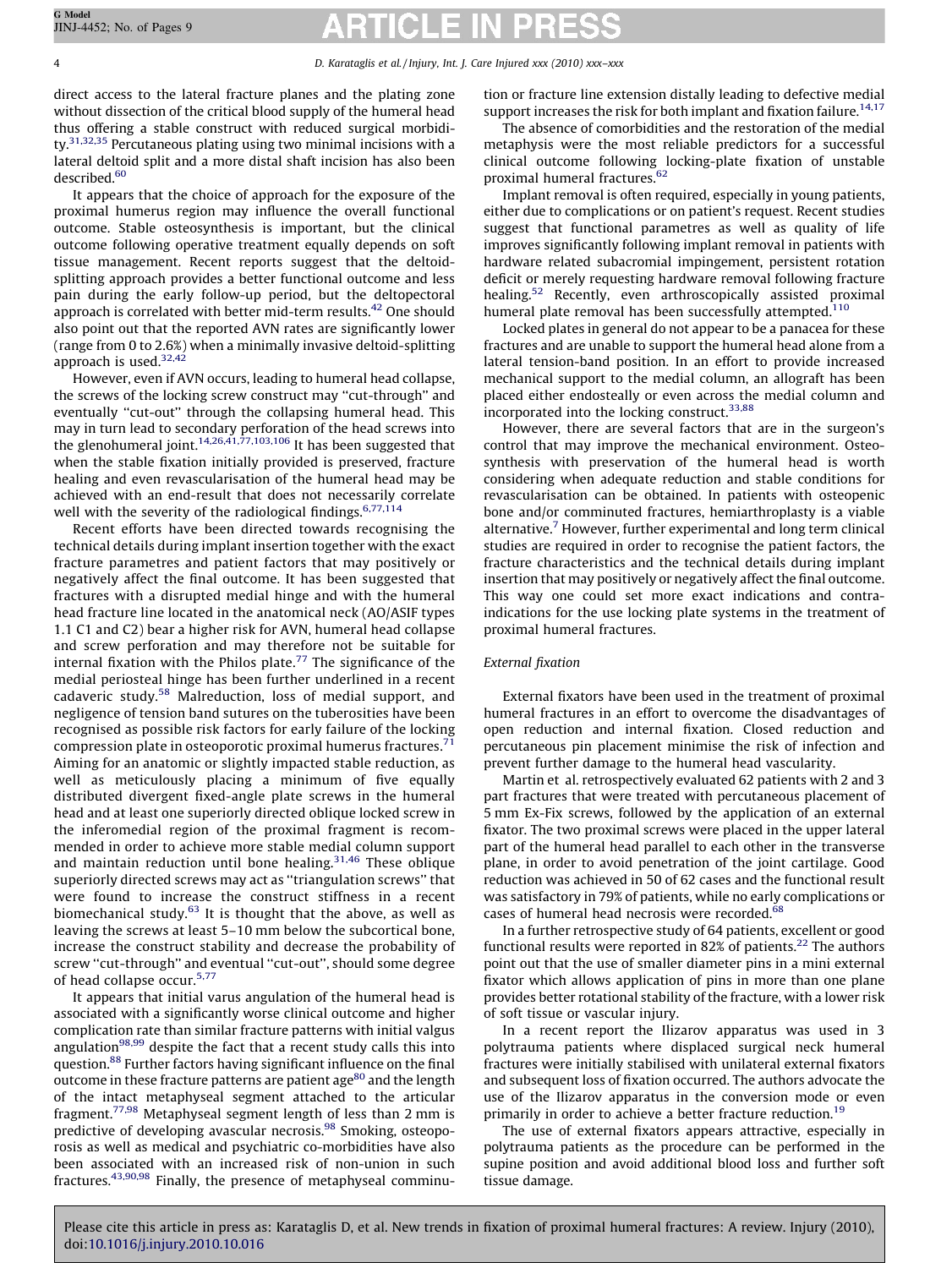# Other techniques

# Helix-wire

The use of an intramedullary titanium helix wire has initially been proposed almost 10 years ago as a minimally invasive technique for the treatment of displaced proximal humeral fractures.[107](#page-8-0) This method consists of the percutaneous insertion of an appropriately sized dynamic intramedullary helix wire into the humeral diaphysis, which is then rotated into the head fragment. Stability is provided by a self-locking three-point fixation including the lateral drill hole, the opposite cortex and the cancellous bone of the humeral head.

Initial results were encouraging with 85.3% of patients, especially those with 2 part fractures, having a very good, good and satisfactory functional outcome after 1 year.<sup>36</sup> The reported complication rate was 11.6% with the most important among them being 3 cases of dislocation requiring reoperation and 5 cases (5.3%) of avascular head necrosis (3 partial and 2 total AVN) all leading to hemiarthroplasty[.36](#page-7-0)

However, in further studies, where patients with 2-, 3- and 4 part fractures of the proximal humerus that were treated by closed reduction and intramedullary helix wire placement, the complication rate rise significantly and ranged at 1 year from 23.1% to 47%.[50,59,84](#page-7-0) Complications occurred predominantly in patients with 4-part fractures, were mostly seen early after the index procedure and were associated with a high revision or re-operation rate. They included non-union, avascular head necrosis, secondary loss of fixation with consecutive projection of the helix wires into the subacromial joint space, biceps tendon rupture and broken helix wire. Interestingly, no further complications or progressive posttraumatic arthritis were reported at the 6-year-follow-up, while the average Constant–Murley score also remained unchanged (70.3 at 1 year, 70.7 at 6 years). $59$ 

Because of its unacceptably high complication rate, this fixation method is no longer used in the treatment of proximal humeral fractures.

# Trans-osseous suturing

In the last years a trend towards less invasive techniques has been noticed, in an endeavour to minimize soft tissue detachment and vascular impairment in the treatment of proximal humeral fractures. These include trans-osseous suturing of displaced proximal humeral fractures.

In a recent study, reviewing 188 patients with 2-, 3-, and 4-part proximal humeral fractures with valgus impaction, treated with non-absorbable trans-osseous sutures, very satisfactory results and a low complication rate were reported after a mean follow up of 5.4 years.<sup>21</sup> The authors advocate this technique specifically for the above mentioned fracture types, while 2-part surgical neck fractures should be rather treated with plate-and-screw osteosynthesis.<sup>20,21</sup> These findings were in accordance with previous studies, where non-absorbable rotator cuff incorporating sutures were used for treating both greater tuberosity and surgical neck 2 part fractures as well as 3-part fractures.<sup>51,79</sup> The authors concluded that some residual deformity did not preclude an excellent outcome, when using minimally invasive fixation techniques. Internal fixation using a double-row of suture-anchors was described for addressing the problem of comminuted, displaced fractures of the greater tuberosity.<sup>[9](#page-6-0)</sup>

Other authors combined tension-band suture fixation with intramedullary nailing, in an effort to further improve the construct stability and to achieve better results especially in elderly patients.<sup>[51,78](#page-7-0)</sup>

# Percutaneous pinning

Percutaneous pinning represents a minimally invasive technique that avoids wide exposure and extensive soft-tissue stripping during open reduction and internal fixation of proximal humeral fractures. Although the risk of damaging vital neurovascular structures was highlighted in a number of cadaveric studies, $47,92$  the low incidence of such complications in most clinical studies did not support the above concerns.<sup>86</sup>

Two-part fractures treated with closed reduction and percutaneous K-wire fixation do significantly better than three-part fractures, where loss of reduction was reported in 27% of cases. It has also been suggested that the use of threaded pins appears to be advantageous, while age and osteoporosis significantly contribute to the fixation failure. $27$ 

Watford et al. advocate closed reduction and percutaneous cannulated screw fixation of certain types of 2-part proximal humeral fractures in carefully selected patients.<sup>112</sup> Blonna et al. assessed the outcome of K-wire osteosynthesis of varus displaced proximal humeral fractures in patients over 65 years old, compared to a control group treated non-operatively, and concluded that the treatment of such fractures with K-wire osteosynthesis yields good results that are superior to those treated non-operatively[.12](#page-6-0) Russo et al. described a new technique for the reconstruction of the proximal humerus around a triangular-shaped bone block positioned inside the head and the metaphysis. The fragments are stabilised with minimal osteo-synthesis by Kirschner wires, screws, or sutures.<sup>[93](#page-8-0)</sup>

Migration of at least one Kirschner-wire was reported to be the most common complication occurring in up to 36% of patients whose fractures were treated with closed reduction and percutaneous pinning.[16](#page-6-0) Clinical results appear to be correlated with the quality of reduction obtained. Elderly patients, however, may constitute an exception, since in this patient group even an incomplete reduction could yield satisfactory clinical results.<sup>[16](#page-6-0)</sup>

A recent multicenter study attempted to further clarify the indications for percutaneous treatment of proximal humeral fractures. Their indications included good bone quality, sufficient for pin fixation, lack of comminution in the proximal humeral metaphysis or the medial aspect of the anatomical neck, stability after reduction and fixation under fluoroscopy and sufficient patient compliance. In cases where these criteria were met, all valgus impacted 3- and 4-part fractures were treated with percutaneous K-wire fixation with satisfactory results. On the other hand, the authors advised against this the use of this method in fractures with severe tuberosity displacement or comminution, when stable reduction could not be achieved percutaneously and when significant osteopenia was present.<sup>[49](#page-7-0)</sup>

Bogner et al. proposed percutaneous reduction and minimally invasive fixation as a satisfactory treatment option for elderly patients, where the primary treatment goal is rather to provide an adequate painless range of motion rather than to restore muscle power.[13](#page-6-0)

The Humerusblock system (HB) was introduced to confront the issues of K-wire loosening and migrating in osteoporotic bone by stabilizing the K-wires onto the cortex. A recent biomechanical study showed that the Humerusblock system (HB), although less stiff than specially designed locking compression plates, still demonstrates significant stiffness that may be adequate in a clinical setting to maintain fracture reduction. This did not seem to be the case with IMC (Intra-Medullary Claw), an intramedullary elastic device that demonstrated very low stiffness and was thus thought to be very unlikely to maintain adequate fracture reduction until healing occurred.<sup>[57](#page-7-0)</sup>

In a clinical study reporting the results of percutaneous treatment of 200 patients with AO type A2, A3, B1, B2 and C1, C2 the authors advocated the use of Humerusblock with concomitant fixation of the tuberosities with cannulated screws, in order to prevent Kirschner-wire migration.<sup>[4](#page-6-0)</sup>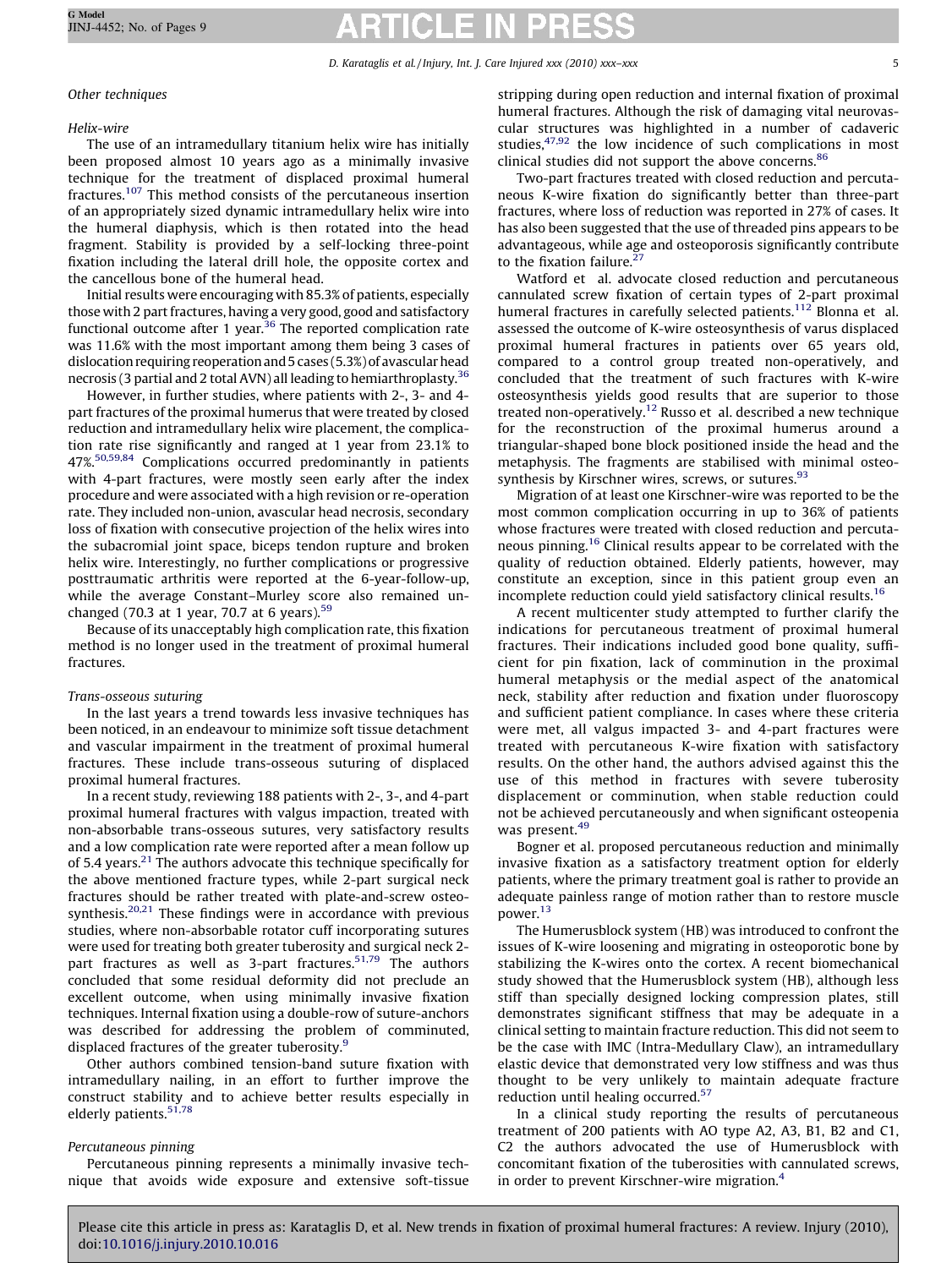Overall, percutaneous treatment of specific types of proximal humeral fractures appears to be a safe treatment alternative with satisfactory results and low complication rates, particularly when some reasonable inclusion criteria are taken into account and the issue of K-wire loosening and migration is addressed.

# Intramedullary nailing

Intramedullary nailing has been traditionally reserved for diaphyseal fractures of the humerus, its anatomical boundaries lying in the proximal and distal metaphysis.<sup>[34,89](#page-7-0)</sup> Attempts to treat proximal humeral fractures with traditional nail designs as well as early attempts with specially designed nails have led to high failure and complication rates. $8,81$  Recently, a number of specially designed intramedullary nails with multiple proximal interlocking screws have been introduced and techniques have been refined in an effort to re-establish intramedullary nailing as a viable option for the treatment of proximal humeral as well as segmental humeral fractures in which one of the fracture lines lies well proximal (Fig. 3).

Intramedullary nails are load-sharing devices and demonstrate higher stiffness values, thus generating greater primary stability, than extra-medullary load carriers. This has been long proven in diaphyseal fractures, but has been lately shown to be true in the metaphyseal region as well. Recent research has suggested that intramedullary nails specially designed for the proximal humerus may have a superior biomechanical behaviour especially in bending and rotational forces as compared to plates, results though under cyclic loading are not equivocal.[23,29,30,45](#page-7-0) Nails on the other hand, unlike locked plates have demonstrated a degree of interfragmentary motion (toggle) at zero load, which in the clinical



Fig. 3. Two-part proximal humeral fracture treated with Polarus nail (3 months post-op).

setting may prove to be a problem in early pain-free rehabilitation of proximal humeral fractures.<sup>[95](#page-8-0)</sup> It must be pointed out though that most biomechanical studies have been preformed in two-part fracture models and may therefore underestimate potential problems arising from multi-fragmentary configurations in more complex three- and four-part proximal humeral fractures.

A number of, mostly small, clinical series have been published lately presenting the experience of different surgical teams from the use of a number of specially designed nails for the treatment of proximal humeral fractures.[1,37,48,54,65,66,72,73,83,85,100,101,104,115,116](#page-6-0) Results have been encouraging as most authors report a very high union rate and a satisfactory functional outcome. Furthermore, IM nailing appears to be an excellent solution in complex cases of proximal humeral fractures with concomitant shaft involve-ment.<sup>[37,73,83,115](#page-7-0)</sup>

Age and a multi-fragmentary fracture pattern though appear to be factors negatively affecting the final clinical outcome.<sup>37,48</sup> Although not supported by all studies, $66$  it has been shown that 2-part fractures lead in a generally better clinical outcome thanmore complex 3- or 4-part fracture patterns.<sup>101</sup> Moreover, patients older than 65 years of age have a significantly worse functional result and this is probably due to the underlying osteoporosis resulting in poor bone quality and reduced implant grip. Special ''locking'' nail designs have been introduced in order to address the problem of poor bone quality which may in turn lead to screw backing out and an increased risk of varus angulation of the humeral head or great tuberosity displacement. Namely, Kitson et al. reported a significant increase in the overall construct stiffness with a special nail design where the three proximal interlocking screws are fully threaded and lock into the nail by virtue of a screw thread in the holes of the nail.<sup>[53](#page-7-0)</sup> Mihara et al. on the other hand tried to solve the same problem in geriatric patients with a ''pin-lock'' nail design. Its use in people over 70 years of age led to a satisfactory functional outcome with minimal varus angulation and no proximal pin back out.<sup>[72](#page-7-0)</sup>

The rate of complications, even in recent series, remains rather high, necessitating a re-operation or implant removal in up to 30% of cases.[37,65,100,108](#page-7-0) One should point out though that most reoperations have been carried out to deal with minor complications such as screw backing out or protrusion. More serious complications including varus deformity, humeral head collapse and great tuberosity displacement or malunion are far less com-mon.<sup>[37,48,72,83,100,108](#page-7-0)</sup> The overall rates of AVN range between 3.7% and 11.8%, but some series may underestimate the pragmatic AVN rate as only cases of complete humeral head necrosis are included by most authors. Humeral head collapse of >20% though may be present in up to 37% of cases.<sup>[65](#page-7-0)</sup> Moreover, most studies include patients with a follow-up period of 1 year or even less, while late osteonecrosis with humeral head collapse has been recently recognised to be more common than previously thought[.6,77](#page-6-0)

Producing an additional fracture through the entry point of the nail is a well known iatrogenic complication reported in up to 17.9% of cases especially when nails with a proximal curvature are used.<sup>[2,37,83](#page-6-0)</sup> Straight nails use a more medial entry point in order to avoid this complication. Bent nails on the other hand are more "anatomic" and more "friendly" to the rotator cuff and humeral head cartilage, but necessitate, due to their proximal curvature, a far more lateral entry point, thus increasing the risk for an additional fracture of the larger tuberosity through the entry point. Increased proximal nail diameter may be an additional risk factor.<sup>[65](#page-7-0)</sup>

Nijs et al. performed a cadaveric study of six different commercially available proximal humeral nails in an effort to clarify if proximal locking bolts endanger the axillary nerve or the ascending branch of the anterior circumflex artery.<sup>[75](#page-7-0)</sup> They concluded that bent nails, especially those with oblique bolts,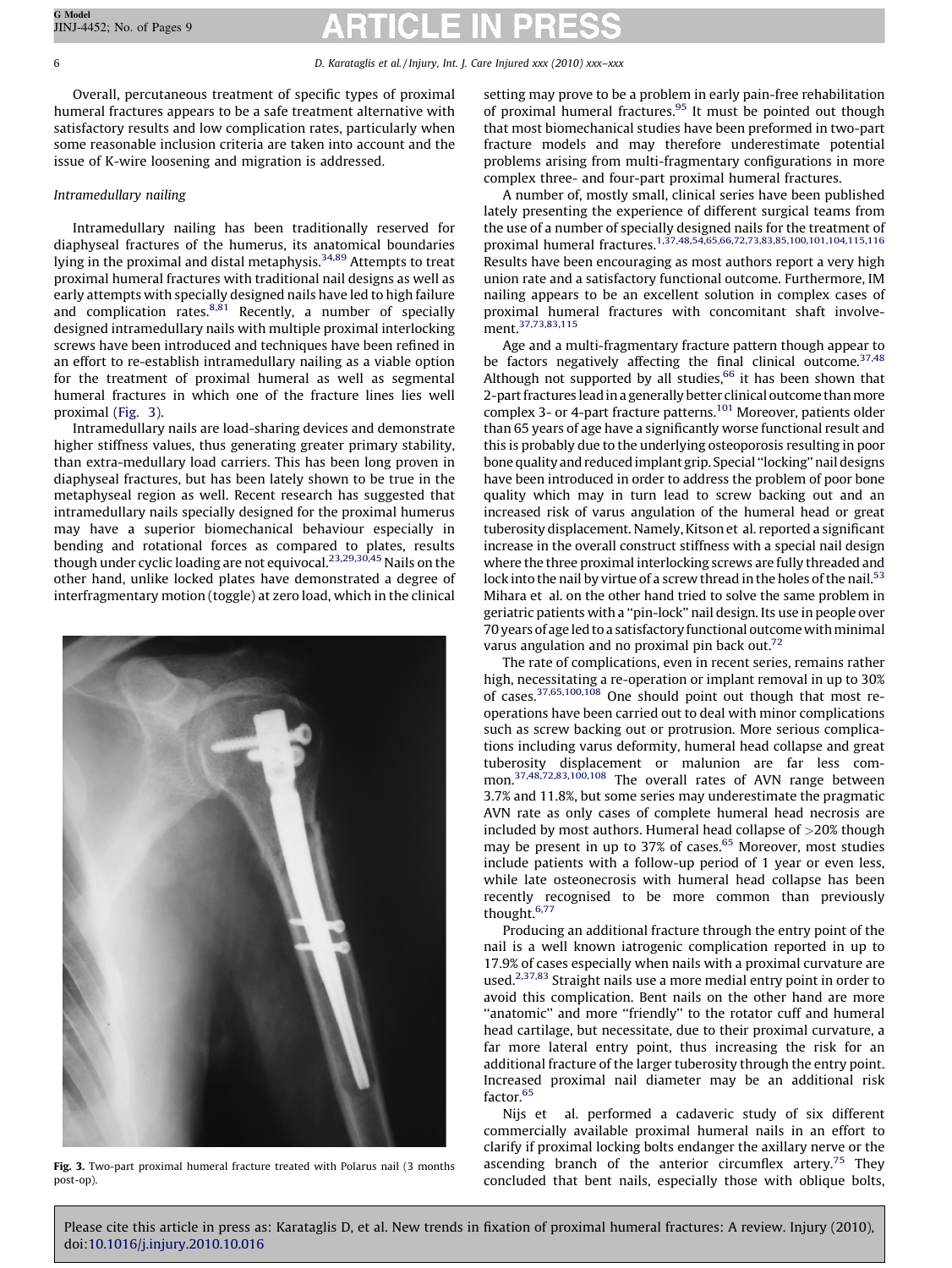### D. Karataglis et al. / Injury, Int. J. Care Injured xxx (2010) xxx–xxx 7

<span id="page-6-0"></span>place the axillary nerve at more risk and that nails with one or more anteroposterior interlocking bolts may endanger the ascending branch of the anterior circumflex artery. As a result, they advocate blunt dissection and the use of protection sleeves during drilling and screw insertion in an effort to minimize the risk for neurovascular damage during proximal interlocking bolt insertion.

Park et al. in an effort to safely expand the indications of IM nailing of proximal humeral fractures to complex 3- and 4-part fractures described ''the hot air balloon technique'', which aims to minimise the risk of loss of fracture fixation and tubercle dissociation[.78](#page-8-0) According to this technique the IM nail is used in conjunction with a combination of non-absorbable ''locking sutures'' placed between the greater and lesser tuberosity and ''tension band sutures'' placed between the rotator cuff tendon and the distal interlocking screw and offers increased stability of both the surgical neck fracture and the tuberosities. Alternatively Gradl et al. used in selected complex 3- and 4-part proximal humeral fractures a combination of IM nailing and tension band wiring. $37$ Kim et al. in 2008 further refined this technique by suggesting that the ''tension band sutures'' be passed through a washer to prevent suture slippage and pullout from the head of the interlocking screw.<sup>[51](#page-7-0)</sup> However, in complex 3- and 4-part fractures an open approach is often required, especially when the above mentioned technical variations are used. This may obviate some of the advantages offered by closed IM nailing, such as haematoma and soft tissue preservation.

Recent results have not justified serious concerns raised earlier, but this may reflect to some extent greater care in patient selection and improved nail design. Nowadays a number of specially designed intramedullary nails are available and appear to offer a good alternative option in the treatment of most types of proximal humeral fractures.

### Conclusion

Effective surgical treatment of proximal humeral fractures still remains nowadays a matter of controversy. Various fixation methods have been proposed, in an effort to address the issues that render the management of such fractures a challenge, especially in osteoporotic patients. Some fixation methods have been abandoned, while others appear to stand the test of time. Among the latter, locking plates and intramedullary nails are widely used and are supported by encouraging reported results. Although until now no randomized control trials have been performed in this field and most study-cohorts consist of relatively small numbers of patients followed for a rather short period of time, it appears that these two treatment modalities continue to gain popularity.

Most efforts focus on determining the optimal indications for each treatment option, thus minimizing failure rates. Since proximal humeral fractures constitute a heterogenous group of complex fractures in an even more heterogenous population, no single fixation method is a panacea. The key may be to choose the most appropriate fixation method according to the exact patient and fracture characteristics based on clearly defined indications and contraindications.

In an effort to summarise the findings of existing clinical studies we would like to propose a treatment algorithm:

In 2-part fractures satisfactory results can be obtained with both locking plates and IM nails specially designed for this anatomical region.

In 3-part fractures locking plates have offered an excellent fixation option. However, IM-nailing used in conjunction with a combination of non-absorbable sutures or wires placed between the tuberosities and between the rotator cuff tendon and the distal interlocking screw, in what is described as ''the hot air balloon'' technique, offers another valid option in our armamentarium.

In 4-part fractures IM nailing cannot dependably provide adequate stability, thus often leading to loss of reduction and malalignment. The use of specially designed locking plates augmented with sutures anchoring the tuberosities to the plate seems more appropriate for these demanding fractures.

### Moreover:

- Smoking, osteoporosis, loss of medial hinge integrity, varus angulation and the presence of metaphyseal comminution or fracture line extension distally, lead to increased risk for both implant and fixation failure following fixed angle plating of proximal humeral fractures. However, the negative impact of varus angulation may not be as detrimental as previously believed.
- External fixation should be reserved for open fractures and unstable polytrauma patients.
- Percutaneous pinning is another valid option, especially in valgus impacted 3- and 4-part fractures. In some trauma centres with significant experience with this method, it has been successfully used with extended indications.
- Stabilisation with non-absorbable trans-osseous sutures can be used in 2-, 3-, and 4-part proximal humeral fractures with valgus impaction and without severe comminution and displacement.

### References

- 1. Adedapo AO, Ikpeme JO. The results of internal fixation of three- and four-part proximal humeral fractures with the Polarus nail. Injury 2001;32(2):115–21.
- 2. Agel J, Jones CB, Sanzone AG, et al. Treatment of proximal humeral fractures with Polarus nail fixation. J Shoulder Elbow Surg 2004;13(2):191-5.
- 3. Agudelo J, Schurmann M, Stahel P, et al. Analysis of efficacy and failure in proximal humerus fractures treated with locking plates. J Orthop Trauma 2007;21(10):676–81.
- 4. Aschauer E, Resch H, Hubner C. Percutaneous osteosynthesis of humeral head fractures. Oper Orthop Traumatol 2007;19(3):276–93.
- 5. Barvencik F, Gebauer M, Beil FT, et al. Age- and sex-related changes of humeral head microarchitecture: histomorphometric analysis of 60 human specimens. J Orthop Res 2010;28(1):18–26.
- 6. Bastian JD, Hertel R. Initial post-fracture humeral head ischemia does not predict development of necrosis. J Shoulder Elbow Surg 2008;17(1):2–8.
- 7. Bastian JD, Hertel R. Osteosynthesis and hemiarthroplasty of fractures of the proximal humerus: outcomes in a consecutive case series. J Shoulder Elbow Surg 2009;18(2):216–9.
- 8. Bernard J, Charalambides C, Aderinto J, Mok D. Early failure of intramedullary nailing for proximal humeral fractures. Injury 2000;31(10):789–92.
- 9. Bhatia DN, van Rooyen KS, du Toit DF, de Beer JF. Surgical treatment of comminuted, displaced fractures of the greater tuberosity of the proximal humerus: a new technique of double-row suture-anchor fixation and longterm results. Injury 2006;37(10):946–52.
- 10. Bigorre N, Talha A, Cronier P, et al. A prospective study of a new locking plate for proximal humeral fracture. Injury 2009;40(2):192–6.
- 11. Bjorkenheim JM, Pajarinen J, Savolainen V. Internal fixation of proximal humeral fractures with a locking compression plate: a retrospective evaluation of 72 patients followed for a minimum of 1 year. Acta Orthop Scand 2004;75(6):741–5.
- 12. Blonna D, Rossi R, Fantino G, et al. The impacted varus (A2.2) proximal humeral fracture in elderly patients: is minimal fixation justified? A case control study. J Shoulder Elbow Surg 2009;18(4):545–52.
- 13. Bogner R, Hubner C, Matis N, et al. Minimally-invasive treatment of three- and four-part fractures of the proximal humerus in elderly patients. J Bone Joint Surg Br 2008;90(12):1602–7.
- 14. Brunner F, Sommer C, Bahrs C, et al. Open reduction and internal fixation of proximal humerus fractures using a proximal humeral locked plate: a prospective multicenter analysis. J Orthop Trauma 2009;23(3):163–72.
- 15. Burton DJ, Wells G, Watters A, et al. Early experience with the PlantTan Fixator Plate for 2 and 3 part fractures of the proximal humerus. Injury 2005;36(10):1190–6.
- 16. Calvo E, de Miguel I, de la Cruz JJ, Lopez-Martin N. Percutaneous fixation of displaced proximal humeral fractures: indications based on the correlation between clinical and radiographic results. J Shoulder Elbow Surg 2007;16(6):774–81.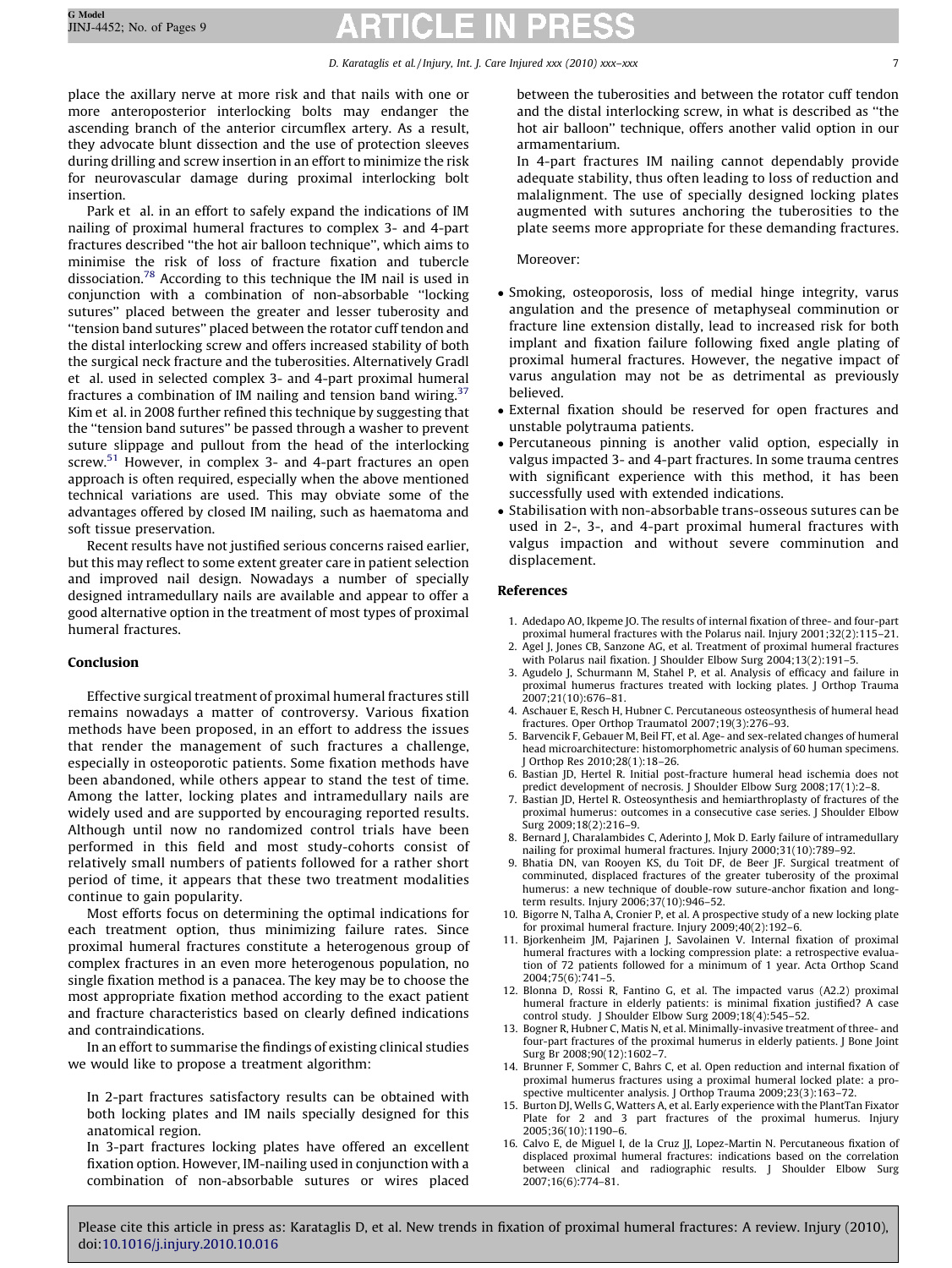<span id="page-7-0"></span>8 D. Karataglis et al. / Injury, Int. J. Care Injured xxx (2010) xxx–xxx

- 17. Charalambous CP, Siddique I, Valluripalli K, et al. Proximal humeral internal locking system (PHILOS) for the treatment of proximal humeral fractures. Arch Orthop Trauma Surg 2007;127(3):205–10.
- 18. Court-Brown CM, Garg A, McQueen MM. The epidemiology of proximal humeral fractures. Acta Orthop Scand 2001;72(4):365-71.
- 19. Dhar SA, Butt MF, Mir MR, et al. Use of the Ilizarov apparatus to improve alignment in proximal humeral fractures treated initially by a unilateral external fixator. Strategies Trauma Limb Reconstr 2008;3(3):119–22.
- 20. Dimakopoulos P, Panagopoulos A, Kasimatis G. Transosseous suture fixation of proximal humeral fractures. J Bone Joint Surg Am 2007;89(8):1700–9.
- 21. Dimakopoulos P, Panagopoulos A, Kasimatis G. Transosseous suture fixation of proximal humeral fractures. Surgical technique. J Bone Joint Surg Am 2009;91(Suppl 2 Pt):18–21.
- 22. Ebraheim NA, Patil V, Husain A. Mini-external fixation of two- and three-part proximal humerus fractures. Acta Orthop Belg 2007;73(4):437–42.
- 23. Edwards SL, Wilson NA, Zhang LQ, et al. Two-part surgical neck fractures of the proximal part of the humerus. A biomechanical evaluation of two fixation techniques. J Bone Joint Surg Am 2006;88(10):2258–64.
- 24. Egol KA, Ong CC, Walsh M, et al. Early complications in proximal humerus fractures (OTA types 11) treated with locked plates. J Orthop Trauma 2008;22(3):159–64.
- 25. Fankhauser F, Boldin C, Schippinger G, et al. A new locking plate for unstable fractures of the proximal humerus. Clin Orthop Relat Res 2005;430:176–81.
- 26. Fazal MA, Haddad FS. Philos plate fixation for displaced proximal humeral fractures. J Orthop Surg (Hong Kong) 2009;17(1):15–8.
- 27. Fenichel I, Oran A, Burstein G, Perry PM. Percutaneous pinning using threaded pins as a treatment option for unstable two- and three-part fractures of the proximal humerus: a retrospective study. Int Orthop 2006;30(3):153–7.
- 28. Foruria AM, Carrascal MT, Revilla C, et al. Proximal humerus fracture rotational stability after fixation using a locking plate or a fixed-angle locked nail: the role of implant stiffness. Clin Biomech (Bristol Avon) 2010;25(4):307–11.
- 29. Fuchtmeier B, May R, Fierlbeck J, et al. A comparative biomechanical analysis of implants for the stabilization of proximal humerus fractures. Technol Health Care 2006;14(4–5):261–70.
- 30. Fuchtmeier B, May R, Hente R, et al. Proximal humerus fractures: a comparative biomechanical analysis of intra and extramedullary implants. Arch Orthop Trauma Surg 2007;127(6):441–7.
- 31. Gardner MJ, Weil Y, Barker JU, et al. The importance of medial support in locked plating of proximal humerus fractures. J Orthop Trauma 2007;21(3):185–91.
- 32. Gardner MJ, Boraiah S, Helfet DL, Lorich DG. The anterolateral acromial approach for fractures of the proximal humerus. J Orthop Trauma 2008;22(2):132–7.
- 33. Gardner MJ, Boraiah S, Helfet DL, Lorich DG. Indirect medial reduction and strut support of proximal humerus fractures using an endosteal implant. J Orthop Trauma 2008;22(3):195–200.
- 34. Garnavos C. Humeral nails: when to choose what and how to use. Curr Orthop 2005;19:294–304.
- 35. Gavaskar AS, Muthukumar S, Chowdary N. Biological osteosynthesis of complex proximal humerus fractures: surgical technique and results from a prospective single center trial. Arch Orthop Trauma Surg 2010;130(5):667–72.
- 36. Gorschewsky O, Puetz A, Klakow A, et al. The treatment of proximal humeral fractures with intramedullary titanium helix wire by 97 patients. Arch Orthop Trauma Surg 2005;125(10):670–5.
- 37. Gradl G, Dietze A, Arndt D, et al. Angular and sliding stable antegrade nailing (Targon PH) for the treatment of proximal humeral fractures. Arch Orthop Trauma Surg 2007;127(10):937–44.
- 38. Gradl G, Dietze A, Kaab M, et al. Is locking nailing of humeral head fractures superior to locking plate fixation? Clin Orthop Relat Res 2009;467(11):2986–93.
- 39. Greiner S, Kaab MJ, Haas NP, Bail HJ. Humeral head necrosis rate at mid-term follow-up after open reduction and angular stable plate fixation for proximal humeral fractures. Injury 2009;40(2):186–91.
- 40. Handschin AE, Cardell M, Contaldo C, et al. Functional results of angular-stable<br>plate fixation in displaced proximal humeral fractures. Injury displaced proximal humeral fractures. Injury 2008;39(3):306–13.
- 41. Helwig P, Bahrs C, Epple B, et al. Does fixed-angle plate osteosynthesis solve the problems of a fractured proximal humerus? A prospective series of 87 patients. Acta Orthop 2009;80(1):92–6.
- 42. Hepp P, Theopold J, Voigt C, et al. The surgical approach for locking plate osteosynthesis of displaced proximal humeral fractures influences the functional outcome. J Shoulder Elbow Surg 2008;17(1):21–8.
- 43. Hertel R. Fractures of the proximal humerus in osteoporotic bone. Osteoporos Int 2005;16(Suppl):265–72.
- 44. Hertel R, Hempfing A, Stiehler M, Leunig M. Predictors of humeral head ischemia after intracapsular fracture of the proximal humerus. J Shoulder Elbow Surg 2004;13(4):427–33.
- 45. Hessmann MH, Hansen WS, Krummenauer F, et al. Locked plate fixation and intramedullary nailing for proximal humerus fractures: a biomechanical evaluation. J Trauma 2005;58(6):1194–201.
- 46. Hirschmann MT, Quarz V, Audige L, et al. Internal fixation of unstable proximal humerus fractures with an anatomically preshaped interlocking plate: a clinical and radiologic evaluation. J Trauma 2007;63(6):1314–23.
- 47. Kamineni S, Ankem H, Sanghavi S. Anatomical considerations for percutaneous proximal humeral fracture fixation. Injury 2004;35(11):1133–6.
- 48. Kazakos K, Lyras DN, Galanis V, et al. Internal fixation of proximal humerus fractures using the Polarus intramedullary nail. Arch Orthop Trauma Surg 2007;127(7):503–8.
- 49. Keener JD, Parsons BO, Flatow EL, et al. Outcomes after percutaneous reduction and fixation of proximal humeral fractures. J Shoulder Elbow Surg 2007;16(3):330–8.
- 50. Khan SA. Helix wire osteosynthesis of proximal humerus fractures: unacceptably high rate of failure. Acta Orthop Belg 2008;74(1):13–6.
- 51. Kim KC, Rhee KJ, Shin HD. Tension band sutures using a washer for a proximal humerus fracture. J Trauma 2008;64(4):1136–8.
- 52. Kirchhoff C, Braunstein V, Kirchhoff S, et al. Outcome analysis following removal of locking plate fixation of the proximal humerus. BMC Musculoskelet Disord 2008;9138.
- 53. Kitson J, Booth G, Day R. A biomechanical comparison of locking plate and locking nail implants used for fractures of the proximal humerus. J Shoulder Elbow Surg 2007;16(3):362–6.
- 54. Koike Y, Komatsuda T, Sato K. Internal fixation of proximal humeral fractures with a Polarus humeral nail. J Orthop Traumatol 2008;9(3):135–9.
- 55. Konrad G, Bayer J, Hepp P, et al. Open reduction and internal fixation of proximal humeral fractures with use of the locking proximal humerus plate. Surgical technique. J Bone Joint Surg Am 2010;92(Suppl 1 Pt):185– 95.
- 56. Koukakis A, Apostolou CD, Taneja T, et al. Fixation of proximal humerus fractures using the PHILOS plate: early experience. Clin Orthop Relat Res 2006;442:115–20.
- 57. Kralinger F, Gschwentner M, Wambacher M, et al. Proximal humeral fractures: what is semi-rigid? Biomechanical properties of semi-rigid implants, a bio-<br>mechanical cadaver based evaluation. Arch Orthop Trauma Surg mechanical cadaver based evaluation. 2008;128(2):205–10.
- 58. Kralinger F, Unger S, Wambacher M, et al. The medial periosteal hinge, a key structure in fractures of the proximal humerus: a biomechanical cadaver study of its mechanical properties. J Bone Joint Surg Br 2009;91(7):973–6.
- 59. Krause FG, Gathmann S, Gorschewsky O. The use of intramedullary helix wire for the treatment of proximal humerus fractures. J Orthop Trauma 2008;22(2):96–101.
- 60. Laflamme GY, Rouleau DM, Berry GK, et al. Percutaneous humeral plating of fractures of the proximal humerus: results of a prospective multicenter clinical trial. J Orthop Trauma 2008;22(3):153–8.
- 61. Lanting B, MacDermid J, Drosdowech D, Faber KJ. Proximal humeral fractures: a systematic review of treatment modalities. J Shoulder Elbow Surg 2008;17(1):42–54.
- 62. Lee CW, Shin SJ. Prognostic factors for unstable proximal humeral fractures<br>8–18:1):83 treated with locking-plate fixation. J Shoulder Elbow Surg 2009;18<br>-63. Lever JP, Aksenov SA, Zdero R, et al. Biomechanical analysi
- synthesis systems for proximal humerus fractures. J Orthop Trauma  $2008:22(1):23-9.$
- 64. Lill H, Hepp P, Korner J, et al. Proximal humeral fractures: how stiff should an implant be? A comparative mechanical study with new implants in human specimens. Arch Orthop Trauma Surg 2003;123(2–3):74–81.
- 65. Lin J. Effectiveness of locked nailing for displaced three-part proximal humeral fractures. J Trauma 2006;61(2):363–74.
- 66. Linhart W, Ueblacker P, Grossterlinden L, et al. Antegrade nailing of humeral head fractures with captured interlocking screws. J Orthop Trauma 2007;21(5):285–94.
- 67. Machani B, Sinopidis C, Brownson P, et al. Mid term results of PlantTan plate in the treatment of proximal humerus fractures. Injury 2006;37(3):269–76.
- 68. Martin C, Guillen M, Lopez G. Treatment of 2- and 3-part fractures of the proximal humerus using external fixation: a retrospective evaluation of 62 patients. Acta Orthop 2006;77(2):275–8.
- 69. Martinez AA, Cuenca J, Herrera A. Philos plate fixation for proximal humeral fractures. J Orthop Surg (Hong Kong) 2009;17(1):10–4.
- 70. Meier RA, Messmer P, Regazzoni P, et al. Unexpected high complication rate following internal fixation of unstable proximal humerus fractures with an angled blade plate. J Orthop Trauma 2006;20(4):253–60.
- 71. Micic ID, Kim KC, Shin DJ, et al. Analysis of early failure of the locking compression plate in osteoporotic proximal humerus fractures. J Orthop Sci 2009;14(5):596–601.
- 72. Mihara K, Tsutsui H, Suzuki K, et al. New intramedullary nail for the surgical neck fracture of the proximal humerus in elderly patients. J Orthop Sci 2008;13(1):56–61.
- 73. Mittlmeier TW, Stedtfeld HW, Ewert A, et al. Stabilization of proximal humeral fractures with an angular and sliding stable antegrade locking nail (Targon PH). J Bone Joint Surg Am 2003;85-A(Suppl):4136–46.
- 74. Moonot P, Ashwood N, Hamlet M. Early results for treatment of three- and four-part fractures of the proximal humerus using the PHILOS plate system. J Bone Joint Surg Br 2007;89(9):1206–9.
- 75. Nijs S, Sermon A, Broos P. Intramedullary fixation of proximal humerus fractures: do locking bolts endanger the axillary nerve or the ascending branch of the anterior circumflex artery? A cadaveric study. Patient Saf Surg 2008;2(1):33.
- 76. Owsley KC, Gorczyca JT. Fracture displacement and screw cutout after open reduction and locked plate fixation of proximal humeral fractures. J Bone Joint Surg Am 2008;90(2):233–40 [corrected].
- 77. Papadopoulos P, Karataglis D, Stavridis SI, et al. Mid-term results of internal fixation of proximal humeral fractures with the Philos plate. Injury 2009;40(12):1292–6.